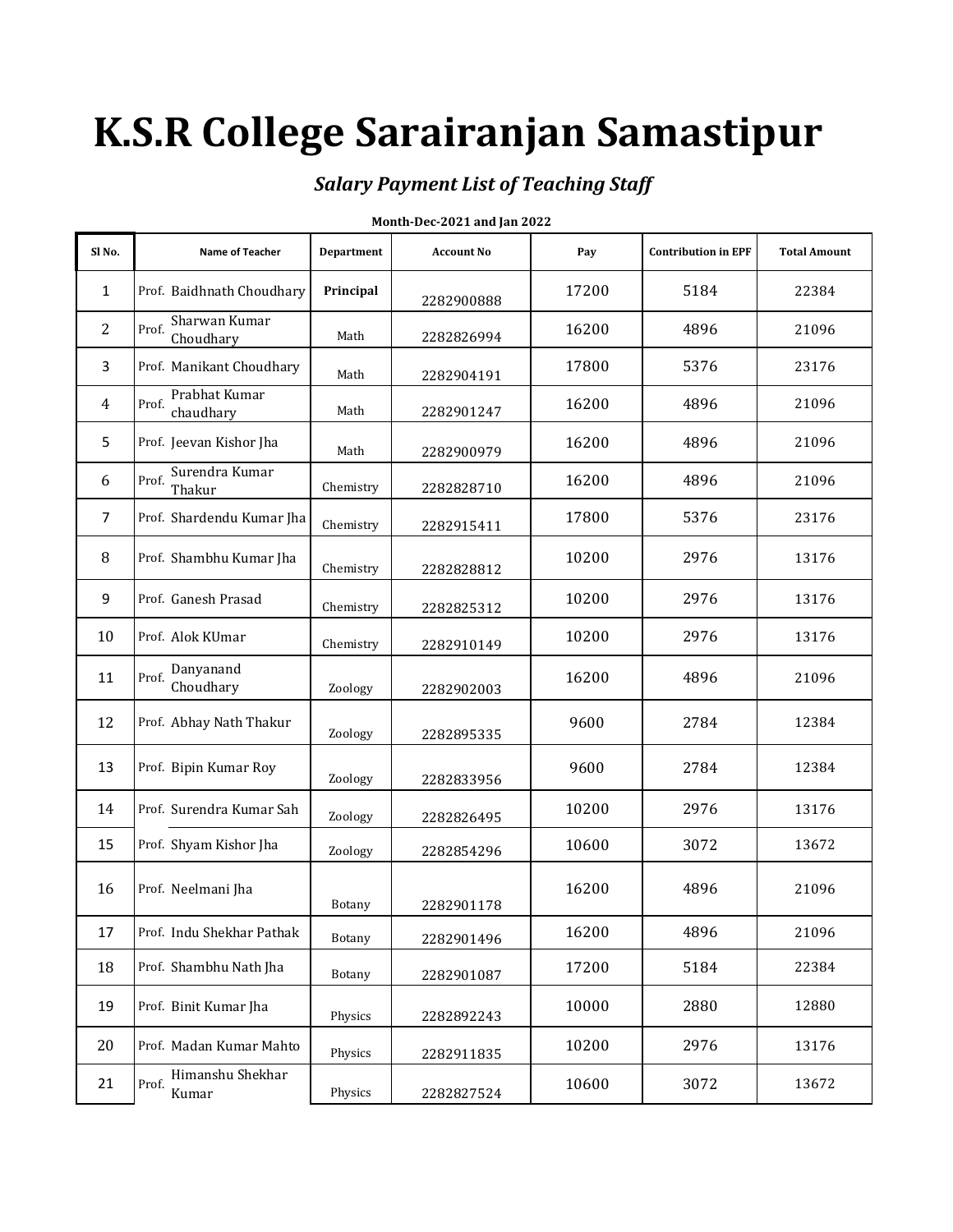| 22 | Prof. Suresh Bhindwar                    | R.Eco     | 2282907294 | 12000 | 3552 | 15552 |
|----|------------------------------------------|-----------|------------|-------|------|-------|
| 23 | Prof. Mihir Kumar Mishra                 | An.His.   | 2282893814 | 16800 | 5040 | 21840 |
| 24 | Prof. Chandra Mohan Jha                  | An.His.   | 2282903404 | 16200 | 4896 | 21096 |
| 25 | Prof. Ankesh Kumar                       | An.His.   | 2282887765 | 16200 | 4896 | 21096 |
| 26 | Prof. Bibha Sinha                        | Music     | 2282822945 | 9600  | 2784 | 12384 |
| 27 | Prof. Abha Sinha                         | Music     | 2282827750 | 10600 | 3072 | 13672 |
| 28 | Indra Mohan<br>Prof.<br>Choudhary        | Geography | 2282899204 | 16200 | 4896 | 21096 |
| 29 | Prof. Krishna Kumar Ray                  | Geography | 2282833571 | 16200 | 4896 | 21096 |
| 30 | Prof. Diwa Kant Mishra                   | Geography | 2282862230 | 16200 | 4896 | 21096 |
| 31 | Prof. Ramesh KUmar                       | Geography | 2282819499 | 11200 | 3264 | 14464 |
| 32 | Surendra Kumar<br>Prof.<br>Kunwar        | Geography | 2282820459 | 11200 | 3264 | 14464 |
| 33 | Prof. Mamta Kumari                       | Home Sc   | 2282821678 | 10800 | 3168 | 13968 |
| 34 | Prof. Ganesh Kumar                       | Home Sc   | 2282901859 | 16200 | 4896 | 21096 |
| 35 | Prof. Bishnu Kumar Jha                   | Home Sc   | 2282883759 | 16200 | 4896 | 21096 |
| 36 | Prof. Anita Kumari                       | Home Sc   | 2282820357 | 12400 | 3648 | 16048 |
| 37 | Prof. Shiv Shankar Ray                   | PHIL      | 2282883341 | 16200 | 4896 | 21096 |
| 38 | Ram Pravesh Prasad<br>Prof.<br>Singh     | PHIL      | 2282935051 | 10200 | 2896 | 13096 |
| 39 | Prof. Lalita Kumari                      | Sociology | 2282858564 | 17200 | 5184 | 22384 |
| 40 | Prof. Nita Kumari                        | Sociology | 2282826268 | 16200 | 4896 | 21096 |
| 41 | Prof. Bipin Kumar Jha                    | Sociology | 2282908196 | 12000 | 3552 | 15552 |
| 42 | Prof. Bijay Kumar Jha                    | History   | 2282834916 | 17800 | 5376 | 23176 |
| 43 | Chandra Moleshwar<br>Prof.<br><b>Iha</b> | History   | 2282827342 | 16200 | 4896 | 21096 |
| 44 | Prof. Anil Kumar Singh                   | History   | 2282856634 | 16200 | 4896 | 21096 |
| 45 | Pawan Kumar<br>Prof.<br>Choudhary        | History   | 2282915647 |       |      |       |
| 46 | Dipak Kumar<br>Prof.<br>Choudhary        | History   | 2282892822 | 13800 | 4128 | 17928 |
| 47 | Prof. Abhay Kumar Jha                    | History   | 2282851273 | 11200 | 3264 | 14464 |
| 48 | Prof. Arvind Rai                         | Economics | 2282900924 | 18200 | 5520 | 23720 |
| 49 | Prof. Subansh Choudhary                  | Economics | 2282900232 | 17200 | 5184 | 22384 |
| 50 | Prof. Balmiki Choudhary                  | Economics | 2282900913 | 16200 | 4896 | 21096 |
| 51 | Prof. Ram Kuber Singh                    | Economics | 2282946675 | 10000 | 2880 | 12880 |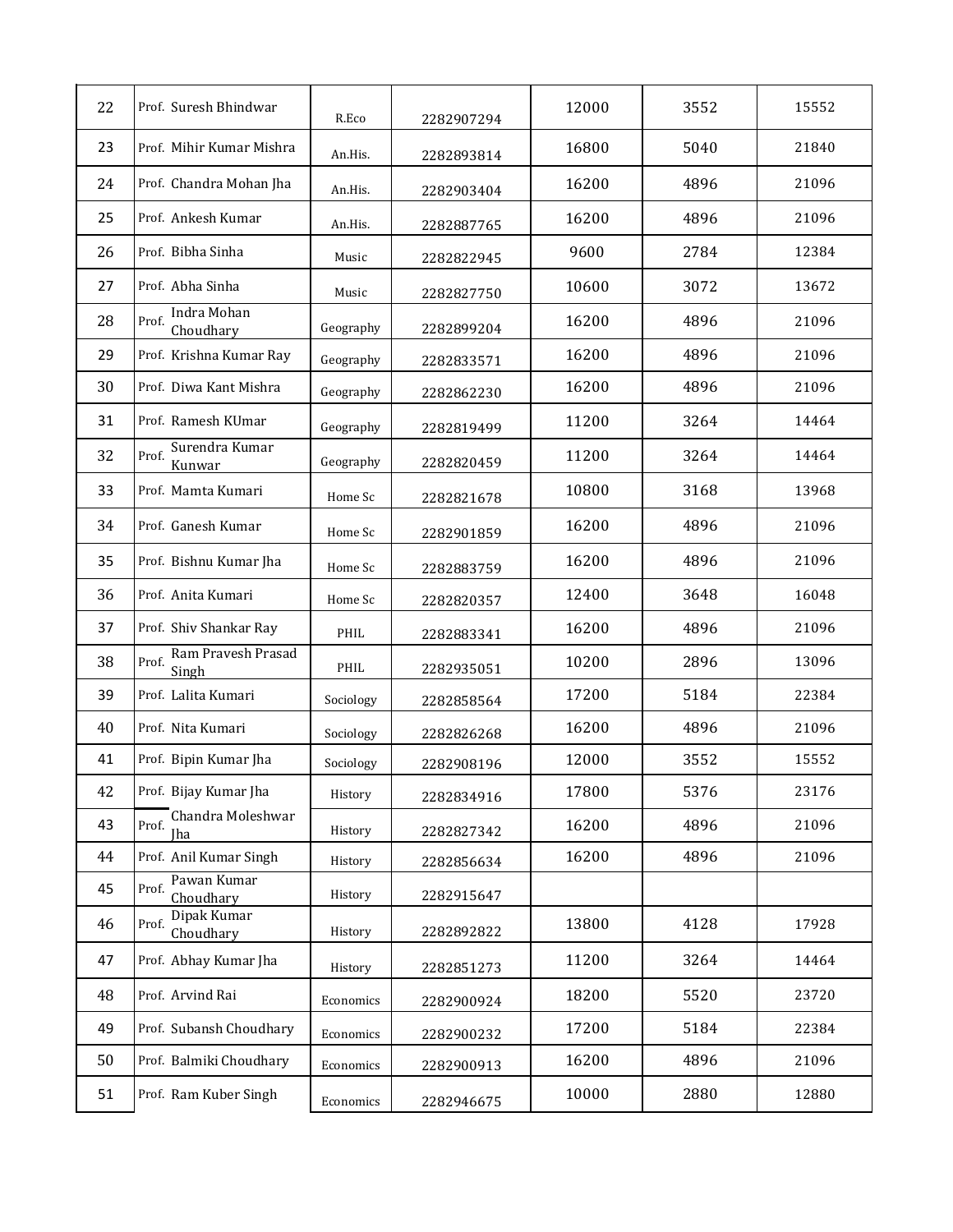| 52 | Sushil Kumar<br>Prof.<br>Choudhary   | Economics  | 2282839040 | 10000 | 2880 | 12880 |
|----|--------------------------------------|------------|------------|-------|------|-------|
| 53 | Prof. Kiran Kumari                   | Psychology | 2282900811 | 17800 | 5376 | 23176 |
| 54 | Prof. Kavita Kumari                  | Psychology | 2282826847 | 16200 | 4896 | 21096 |
| 55 | Prof. Ram Binod                      | Psychology | 2282827502 | 14200 | 4224 | 18424 |
| 56 | Prof. Munni Kumari                   | Psychology | 2282925156 | 10800 | 3168 | 13968 |
| 57 | Prof. Hari Nandan Gupta              | Psychology | 2282795908 | 9600  | 2784 | 12384 |
| 58 | Prof. Anil KUmar Jha                 | Psychology | 2282819319 | 10600 | 3072 | 13672 |
| 59 | Prof. Ashok Kumar Thakur             | Pol Sc     | 2282901292 | 16200 | 4896 | 21096 |
| 60 | Prof. Ranjan Kumar Ray               | Pol Sc     | 2282904237 | 16200 | 4896 | 21096 |
| 61 | Prof. Akhilesh Kaushik               | Pol Sc     | 2282840534 | 10600 | 3072 | 13672 |
| 62 | Sharat Kumar<br>Prof.<br>Choudhary   | Commerce   | 2282900800 | 16800 | 5040 | 21840 |
| 63 | Chiranjeev Kumar<br>Prof.<br>Das     | Commerce   | 2282899146 | 16200 | 4896 | 21096 |
| 64 | Jayendra Kumar<br>Prof.<br>Bhatt     | Commerce   | 2282821929 | 16800 | 5040 | 21840 |
| 65 | Prof. Bijay Kumar                    | Commerce   | 2282893734 | 16200 | 4896 | 21096 |
| 66 | Prof. Sanjay Kumar Sinha             | Commerce   | 2282900946 | 16200 | 4896 | 21096 |
| 67 | Prof. Ashok Kumar Singh              | Commerce   | 2282822718 | 16200 | 4896 | 21096 |
| 68 | Ram Sudhir<br>Prof.<br>Choudhary     | Commerce   | 2282826304 | 10200 | 2976 | 13176 |
| 69 | Harendra KUmar<br>Prof.<br>Ishwar    | Commerce   | 2282899623 | 10200 | 2976 | 13176 |
| 70 | Prof. Bharat Ray                     | English    | 2282900753 | 17800 | 5376 | 23176 |
| 71 | Prof. Anil Kumar                     | English    | 2282819885 | 13400 | 3984 | 17384 |
| 72 | Prof. Janardhan Choudhary            | Hindi      | 2282900764 | 16200 | 4896 | 21096 |
| 73 | Prof. Awadhesh Kumar Jha             | Hindi      | 2282892094 | 20400 | 4896 | 25296 |
| 74 | Phulendra Kumar Ray<br>Prof.<br>Dean | Hindi      | 3755255766 | 16800 | 5040 | 21840 |
| 75 | Prof. Gagan Dev Choudhary            | Hindi      | 2282900968 | 17200 | 5184 | 22384 |
| 76 | Prof. Usha Kumari                    | Hindi      | 2282828380 | 17800 | 5376 | 23176 |
| 77 | Prof. Manoj Kumar Jha                | Hindi      | 2282901995 | 16200 | 4896 | 21096 |
| 78 | Shekhar Prasad<br>Prof.<br>Choudhary | Hindi      | 2282827331 | 10200 | 2976 | 13176 |
| 79 | Prof. Hare Krishna Kumar             | Hindi      | 2282840409 | 10200 | 2976 | 13176 |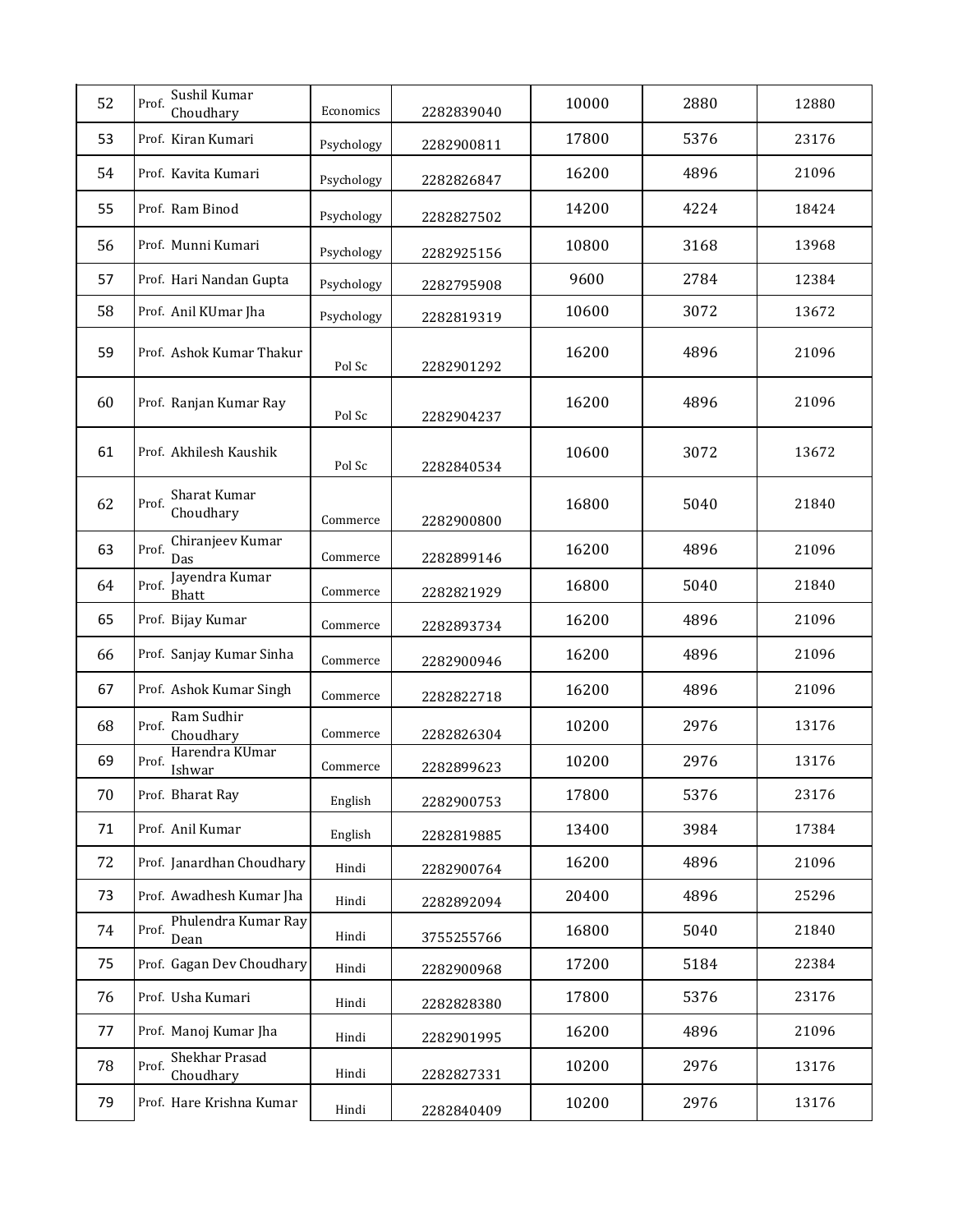| 80 | Prof. Shobha Kant Jha             | Sanskrit | 2282900786         | 16200   | 4896   | 21096   |
|----|-----------------------------------|----------|--------------------|---------|--------|---------|
| 81 | Prof. Jagarnath Jha               | Sanskrit | 2282892844         | 16200   | 4896   | 21096   |
| 82 | Prof. Sudhir Kumar Singh          | Sanskrit | 2282848986         | 10600   | 3072   | 13672   |
| 83 | Prof. Ram Kumar Jha               | Maithili | 2282901214         | 16800   | 5040   | 21840   |
| 84 | Pawan Kumar<br>Prof.<br>Choudhary | Maithili | 2282899102         | 16200   | 4896   | 21096   |
| 85 | Prof. Chandra Shekhar Jha         | Maithili | 2282828186         | 17800   | 5376   | 23176   |
| 86 | Prof. Kritya Nand Jha             | Maithili | 2282837269         | 16200   | 4896   | 21096   |
| 87 | Dr. Uma Kant Jha                  | Maithili | 2282820391         | 20200   | 6144   | 26344   |
| 88 | Prof. Satish Kumar Jha            | Maithili | 2282902988         | 10000   | 2880   | 12880   |
| 89 | Prof. Devendra Kumar Jha          | Maithili | 2282852415         | 11200   | 3264   | 14464   |
| 90 | MD Mahtabuddin<br>Prof.<br>Ansari | Urdu     | 2282903709         | 16800   | 5040   | 21840   |
| 91 | Prof. MD Faruq                    | Urdu     | 2282840782         | 16200   | 4896   | 21096   |
| 92 | Prof. MD Sharfaraj                | Urdu     | 2282862467         | 11200   | 3264   | 14464   |
| 93 | Prof. MD Imran Ali                | Persian  | 2282859487         | 10000   | 2880   | 12880   |
| 94 | Prof. MD Shahid                   | Persian  | 2282863889         | 10200   | 2896   | 13096   |
| 95 | Prof. Ruma Kumari                 | Home Sc  | 2282855948         | 11400   | 3360   | 14760   |
|    |                                   |          | <b>Grand Total</b> | 1335800 | 397568 | 1733368 |

 **Principal Dr Baidya Nath Choudhary K.S.R College Sarairanjan , Samastipur**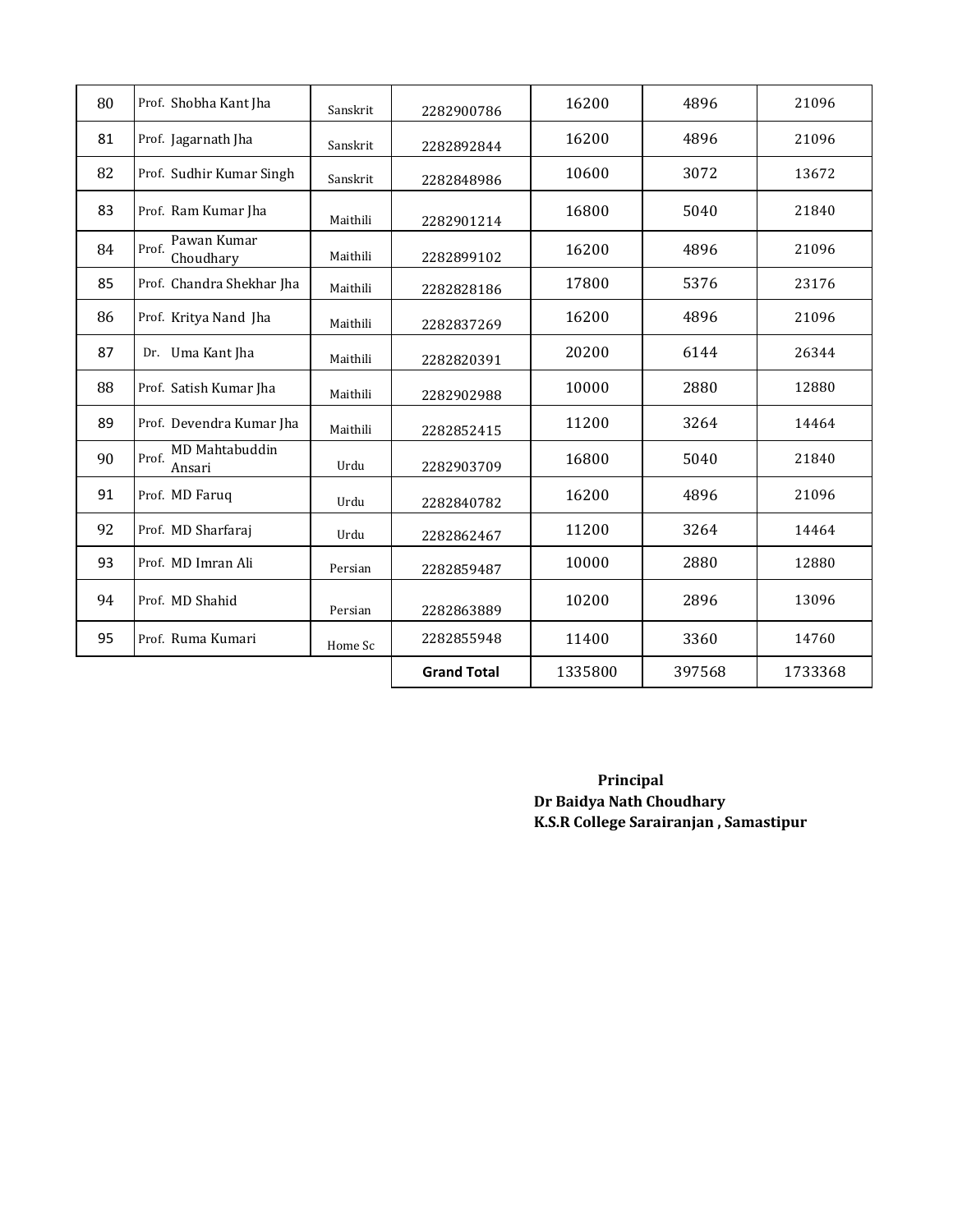## **K.S.R College Sarairanjan Samastipur**

### *Salary Payment List of Non-Teaching Staff*

#### **Month-Dec-2021 and Jan 2022**

| Sl <sub>No.</sub> | Name of Non-<br><b>Teaching Staff</b> | Post       | <b>Account No.</b> | Pay    | <b>Contribution</b> in<br><b>EPF</b> | <b>Toal Salary</b> |
|-------------------|---------------------------------------|------------|--------------------|--------|--------------------------------------|--------------------|
| $\mathbf{1}$      | Amarkant Ishwar                       | Accountant | 2282901430         | 15000  | 3600                                 | 18600              |
| 2                 | Manoj Prasad Karn                     | Clerk      | 2282901338         | 10800  | 3120                                 | 13920              |
| 3                 | Santosh Kumar Jha                     | Clerk      | 2282825786         | 8400   | 2400                                 | 10800              |
| 4                 | Laxmi Kant<br>Choudhary               | Clerk      | 2282821577         | 8400   | 2400                                 | 10800              |
| 5                 | Hema Kumari                           | Clerk      | 3857030596         | 8400   | 2400                                 | 10800              |
| 6                 | Rajnish Kumar Ray                     | Clerk      | 2282861837         | 8400   | 2400                                 | 10800              |
| 7                 | Ajit Kumar Jha                        | P.T.I      | 2282827921         | 10000  | 3072                                 | 13072              |
| 8                 | Umesh Jha                             | Lab .Tech. | 2282901644         | 12200  | 3600                                 | 15800              |
| 9                 | Kishore Kumar Jha                     | Lab .Tech. | 2282901928         | 10800  | 3360                                 | 14160              |
| 10                | Deji Kumari                           | Lab .Tech. | 2282862116         | 9200   | 2640                                 | 11840              |
| 11                | Daya Nand Jha                         | Lab .Tech. | 2282891329         | 10800  | 3120                                 | 13920              |
| 12                | Pramod Kumar<br>Ishwar                | Lab .Tech. | 2282895834         | 10800  | 3120                                 | 13920              |
| 13                | Sunil Kumar Yazi                      | Lab .Tech. | 2282934411         | 10800  | 3120                                 | 13920              |
| 14                | Ram Murti Ishwar                      | Peon       | 2282807314         | 8800   | 2448                                 | 11248              |
| 15                | Chandeshwar Ray                       | Peon       | 2282901713         | 8800   | 2448                                 | 11248              |
| 16                | Binay Kumar Jha                       | Peon       | 2282827375         | 8800   | 2448                                 | 11248              |
| 17                | Ramasharay Sahni                      | Peon       | 2282819502         | 8800   | 2448                                 | 11248              |
| 18                | Ram Bhadra Jha                        | Peon       | 2282867272         | 7800   | 2208                                 | 10008              |
| 19                | Ankesh Kumar Yazi                     | Peon       | 3162572461         | 7800   | 2208                                 | 10008              |
| 20                | Rajeev Kumar Ray                      | Peon       | 2282861804         | 7800   | 2208                                 | 10008              |
| 21                | Amit Kumar                            | Peon       | 3140440609         | 7800   | 2208                                 | 10008              |
| 22                | Rajesh Kumar Yazi                     | Peon       | 2282862172         | 7800   | 2208                                 | 10008              |
|                   |                                       |            | <b>Total</b>       | 208200 | 59184                                | 267384             |

 **Principal Dr Baidya Nath Choudhary K.S.R.College Sarairanjan , Samastipur**